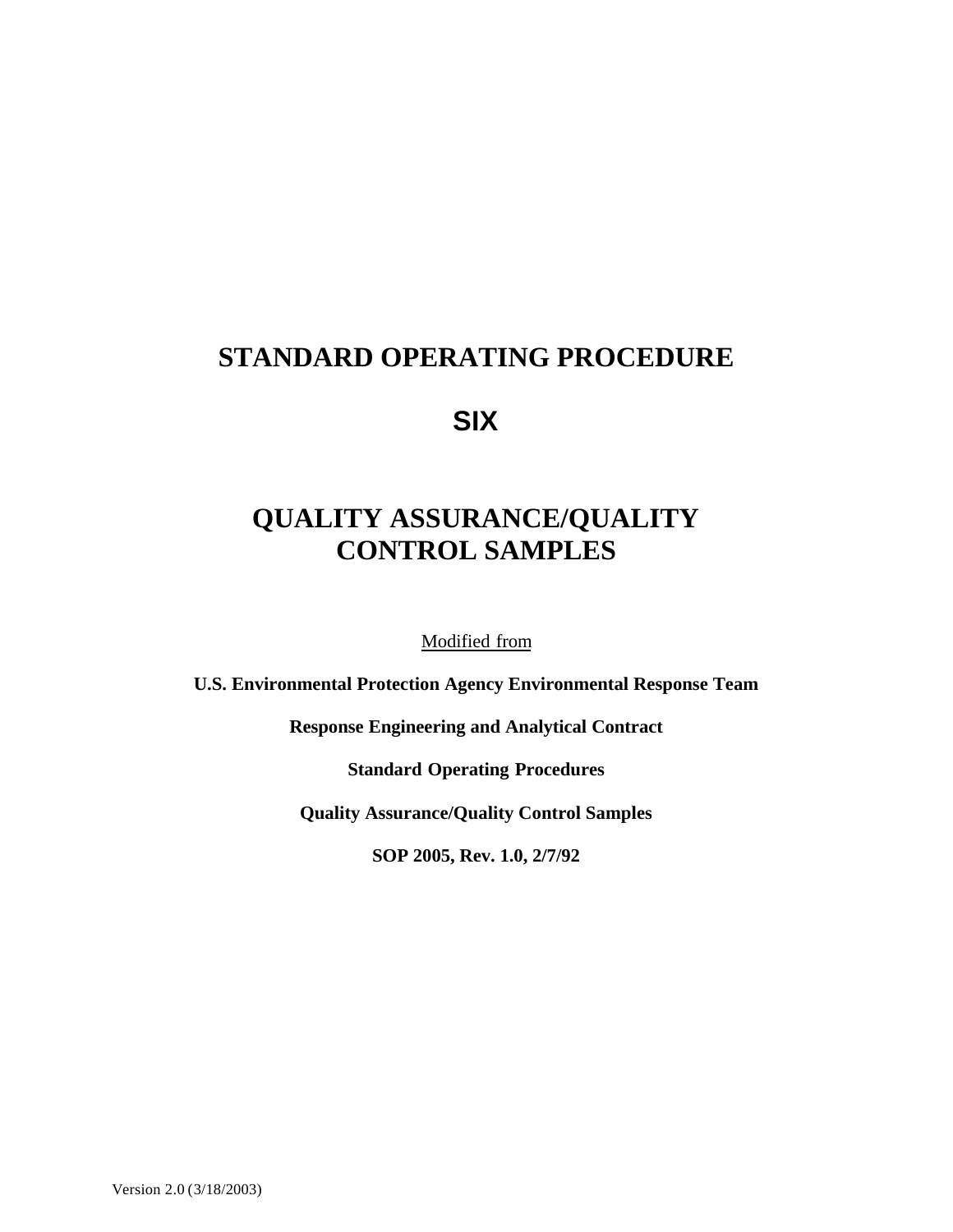## **TABLE OF CONTENTS**

| 1 Q | Page                                                       |
|-----|------------------------------------------------------------|
|     |                                                            |
| 3.0 | SAMPLING EQUIPMENT, CONTAINERS, PRESERVATION, AND STORAGE1 |
| 4.0 |                                                            |
|     |                                                            |
|     |                                                            |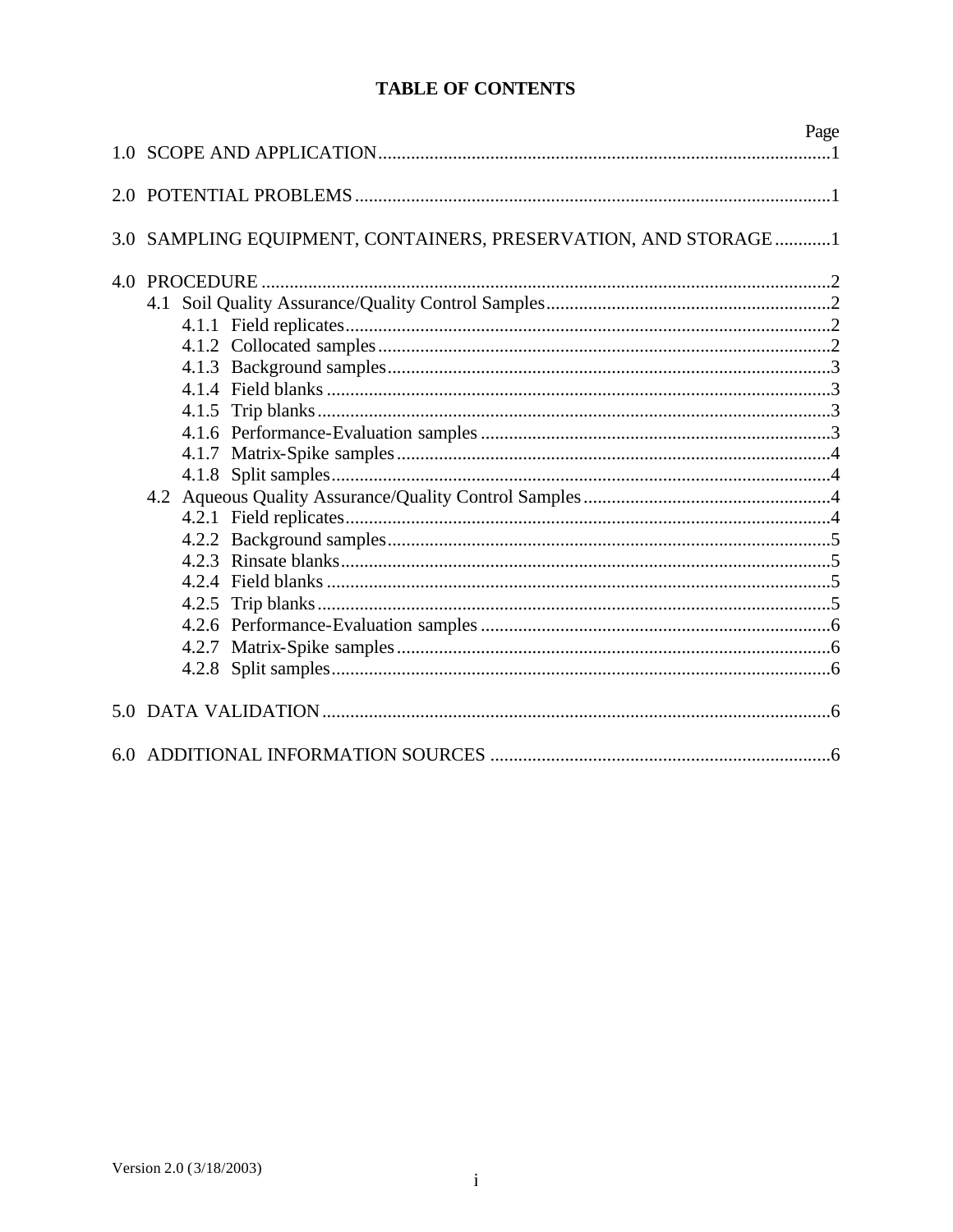#### **1.0 SCOPE AND APPLICATION**

The purpose of this Standard Operating Procedure (SOP) is to describe types of Quality Assurance/Quality Control (QA/QC) samples that are collected in the field, or prepared for or by the laboratory for soil and water matrices.

The following are standard operating procedures which, under certain circumstances, may need to be changed or varied. However, deviation from the following procedures should only take place as a last resort. In all instances, the ultimate procedures employed should be documented and associated with the final report.

Mention of trade names or commercial products does not constitute endorsement or recommendation for use.

The goal of including QA/QC samples with any sampling or analytical event is to be able to identify, measure, and control the sources of error that may be introduced from the time of sample-container preparation through sample analysis. Quality assurance samples are used as an assessment tool to determine if environmental data meet the quality criteria established for a specific application. Quality control samples are generally used to establish intra-laboratory or analyst-specific precision and bias or to assess the performance of all or a portion of the measurement system. Several types of samples may be used for establishing QA/QC. Any one sample may serve to establish QA, QC, or both. Sample types are discussed under the Procedure section of this SOP.

Several terms are used to quantify QA/QC. Accuracy is defined as the closeness or agreement between an observed value and an accepted reference value. Bias is defined as the deviation of a measured value from a reference value or a known spiked amount, and is determined by calculating percent recovery. Precision is a measure of the closeness of agreement among individual measurements. Precision is determined by calculating the relative standard deviation or the coefficient of variation for at least eight (8) matrix-spike samples.

#### **2.0 POTENTIAL PROBLEMS**

Quality assurance/quality control samples are collected and analyzed in addition to environmental samples to assist in identifying the origin of both field and laboratory contamination. In order to provide useful information, QA/QC samples must be taken, prepared and analyzed in the same manner as the environmental samples. Failure to do so may result in invalid QA/QC interpretations.

#### **3.0 SAMPLING EQUIPMENT, CONTAINERS, PRESERVATION, AND STORAGE**

The site specific equipment/apparatus required to collect QA/QC samples is the same as the equipment/apparatus required to collect the environmental samples. Refer to the relevant SOPs for sampling techniques to obtain lists of the equipment/apparatus required for sampling. The amount of sample to be collected, the proper sample container, chemical preservation and storage requirements are discussed in the sample storage, preservation, and handling SOP.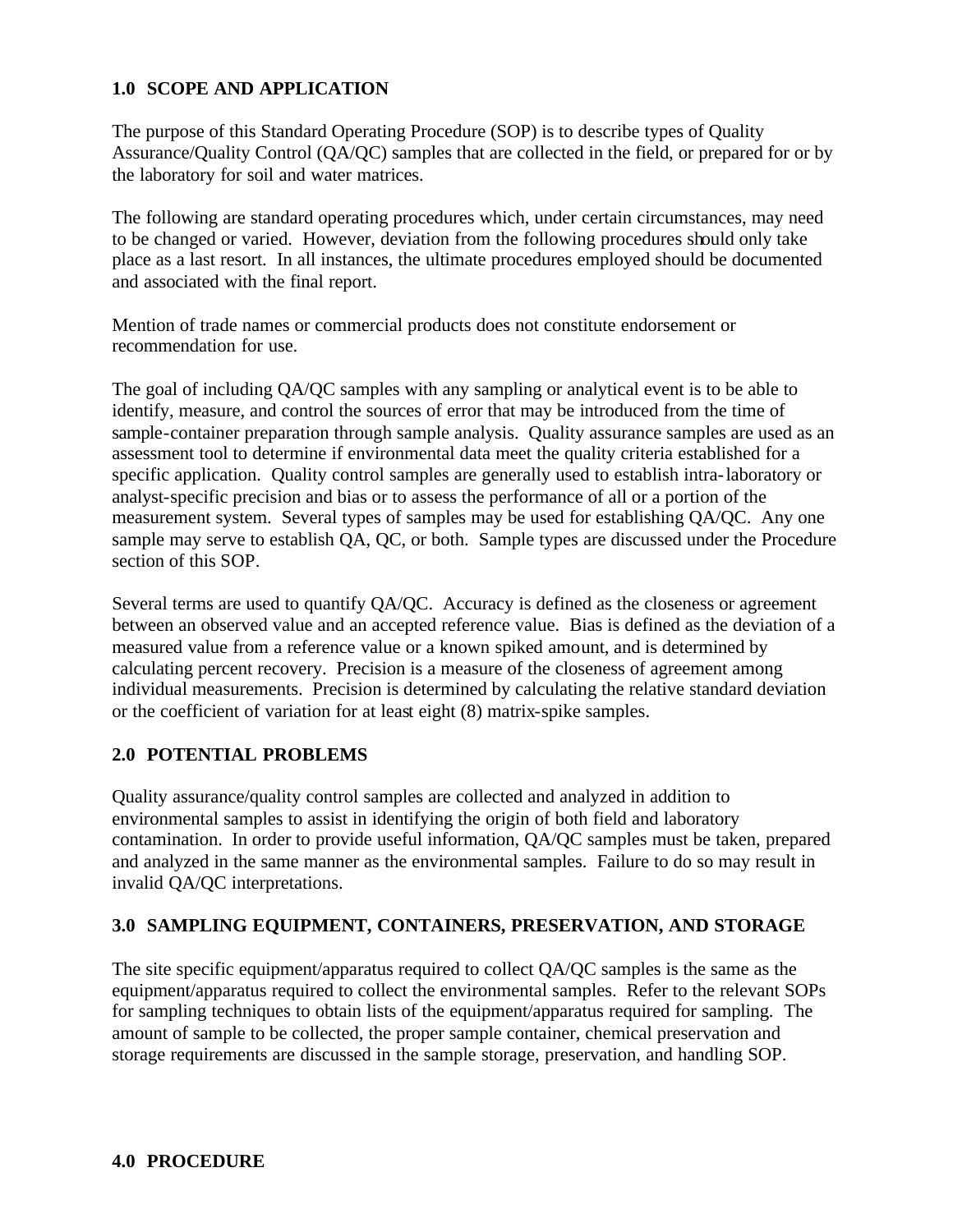Quality assurance/quality control samples for soil and water matrices are discussed below. Each type of sample is defined and a preparation procedure is outlined. In addition, the minimum frequency of collection of these QA/QC samples is discussed.

## **4.1 Soil Quality Assurance/Quality Control Samples**

## **4.1.1 Field replicates**

Field replicates are field samples obtained from one location. They are homogenized with thorough hand mixing and divided into separate containers. They are treated as separate samples throughout the remaining sample handling and analytical processes.

These samples are used to assess total error (precision) associated with sample heterogeneity, sample methodology, and analytical procedures. This procedure is useful in determining total (sampling and analytical) error because it evaluates sample collection, sample preparation, and analytical procedures.

Field replicates may be especially important when determining precision for critical samples with contamination concentrations near or above the action level (action level refers to the minimum concentration necessary to require some type of remediation, monitoring, or enforcement).

A minimum of eight replicate samples are required in order for valid statistical analysis to be performed. Field replicates may be collected on a site specific basis and do not have to be collected at all sites investigated.

## **4.1.2 Collocated samples**

Collocated samples are collected adjacent to the routine field sample to determine the variability of the soil and contaminant(s) within a small area at the site. Typically, collocated samples are collected about one-half to three (3) feet away from the routine field sample location.

Analytical results from collocated samples can be used to assess variation in the immediate sampling area. Due to the non-homogeneous nature of soil, collocated soil samples should not be used to assess variability across an entire site. Applicability and frequency of collocated samples should be determined on a site-specific basis.

## **4.1.3 Background samples**

Background samples are collected from area(s), either onsite or off-site where there is little or no chance of contamination. Background samples are collected in an attempt to determine the natural composition of the soil (especially important in areas with high concentrations of naturally occurring metals) and are considered "clean" samples. They provide a basis for comparison of contaminant concentration levels with samples collected onsite. At least one background soil sample should be collected. More are warranted when site specific factors such as natural variability of local soil, multiple onsite contaminant source areas, or off-site facilities potentially contributing to soil contamination exist. Background samples may be collected in order to evaluate potential error associated with sampling design, sampling methodology, and analytical procedures.

Background samples may be used to determine bias and precision if at least eight replicates are spiked with the analyte of interest at a concentration equal to the action level, and then analyzed.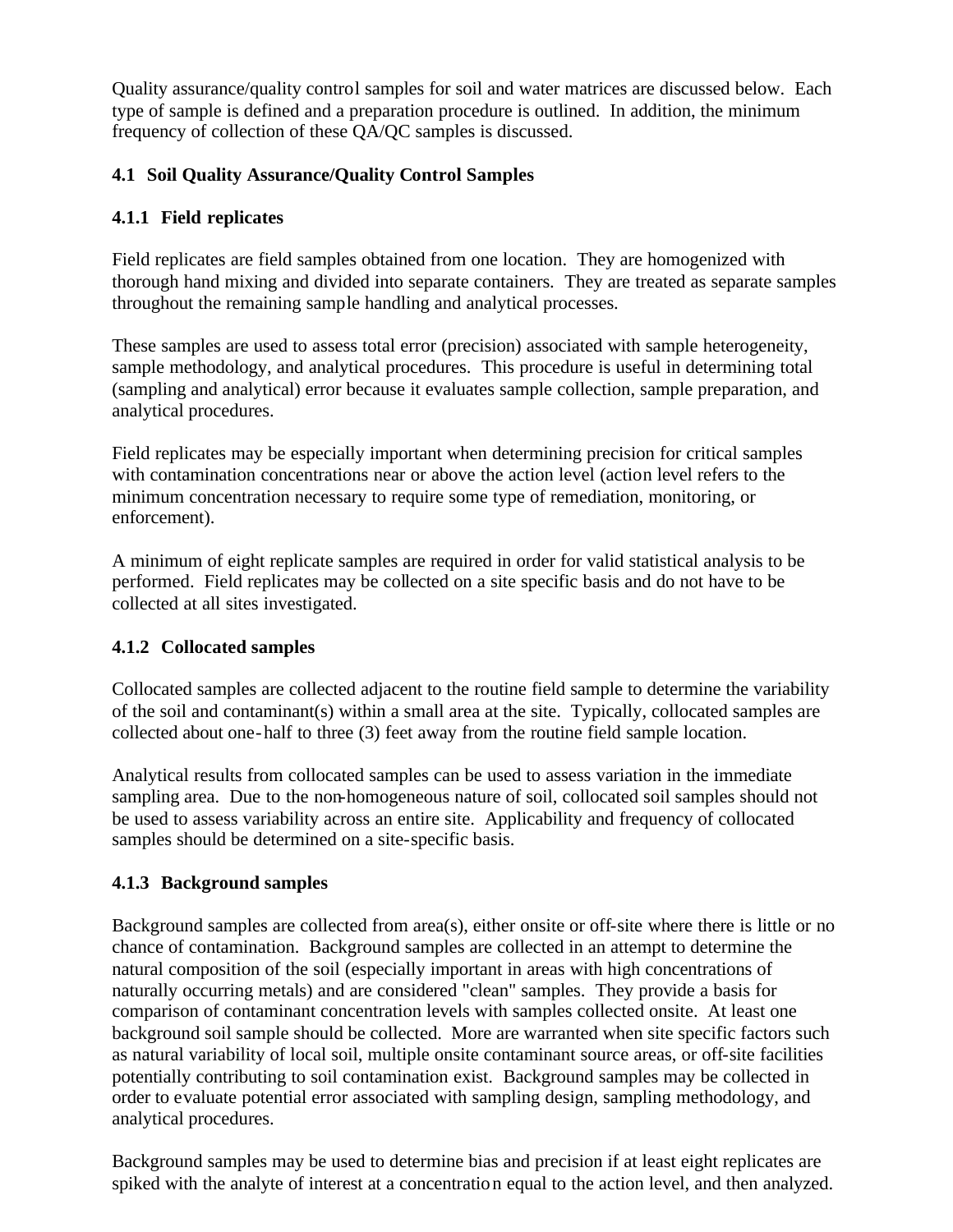#### **4.1.4 Field blanks**

Field blanks are prepared in the field by filling the appropriate sample container with certified clean sand or soil. The blanks are then submitted to the laboratory for analysis. A field blank is primarily used to evaluate contamination error associated with field operations and shipping but may also be used to evaluate contamination error associated with laboratory procedures. Submit field blanks at a rate of one per day per site.

## **4.1.5 Trip blanks**

Trip blanks are only required if volatile organics are a concern. They are prepared in the laboratory, taken to the field, and then brought back to the laboratory with the environmental samples and analyzed. Trip blanks consist of certified clean sand or soil handled, transported, and analyzed in the same manner as the other volatile-organic containers and samples acquired. Trip blanks are used to evaluate contamination error associated with sample handling and shipment or laboratory handling and analysis. The minimum frequency of trip blanks is one per container used to transport volatile-organic samples.

#### **4.1.6 Performance-Evaluation samples**

Performance-evaluation (PE) samples evaluate the overall bias of the analytical laboratory and detect any error in the analytical method used. These samples are usually prepared by a third party, using a quantity of analyte(s) which is known to the preparer but unknown to the laboratory. The analyte(s) used to prepare the PE sample is the same as the analyte(s) of concern. Laboratory procedural error is evaluated by the percentage of analyte identified (percent recovery) in the PE sample. When analyzed, the minimum frequency of PE samples is one per analyte of interest.

## **4.1.7 Matrix-Spike samples**

Matrix spike and matrix spike duplicate samples (MS/MSDs) are environmental samples that are spiked in the laboratory or in the field with a known concentration of a target analyte(s) to verify percent recoveries. Matrix spike and matrix spike duplicate samples are primarily used to check sample matrix interferences. They can also be used to monitor laboratory performance. However, a data set of at least three or more results is necessary to statistically distinguish between laboratory performance and matrix interference. The minimum frequency of MS/MSDs should be 10 percent of the total number of samples being analyzed for the target analyte(s).

Matrix spike and matrix spike duplicate samples are also used to evaluate error due to laboratory bias and precision. One MS/MSD pair per target analyte should be analyzed and the average percent recovery should be calculated to assess bias. To assess precision, at least eight matrix spike replicates from the same sample should be analyzed and the standard deviation and coefficient of variation should be determined.

#### **4.1.8 Split samples**

Split samples are field samples obtained from one location. They are homogenized with thorough hand mixing and divided into separate containers. They are treated the same as fieldreplicate samples except that they are sent to an alternate laboratory for analysis. The purpose of the split sample is to use the alternate laboratory to verify the accuracy of the primary laboratory. The number of split samples sent to the alternate laboratory should be at least two per site.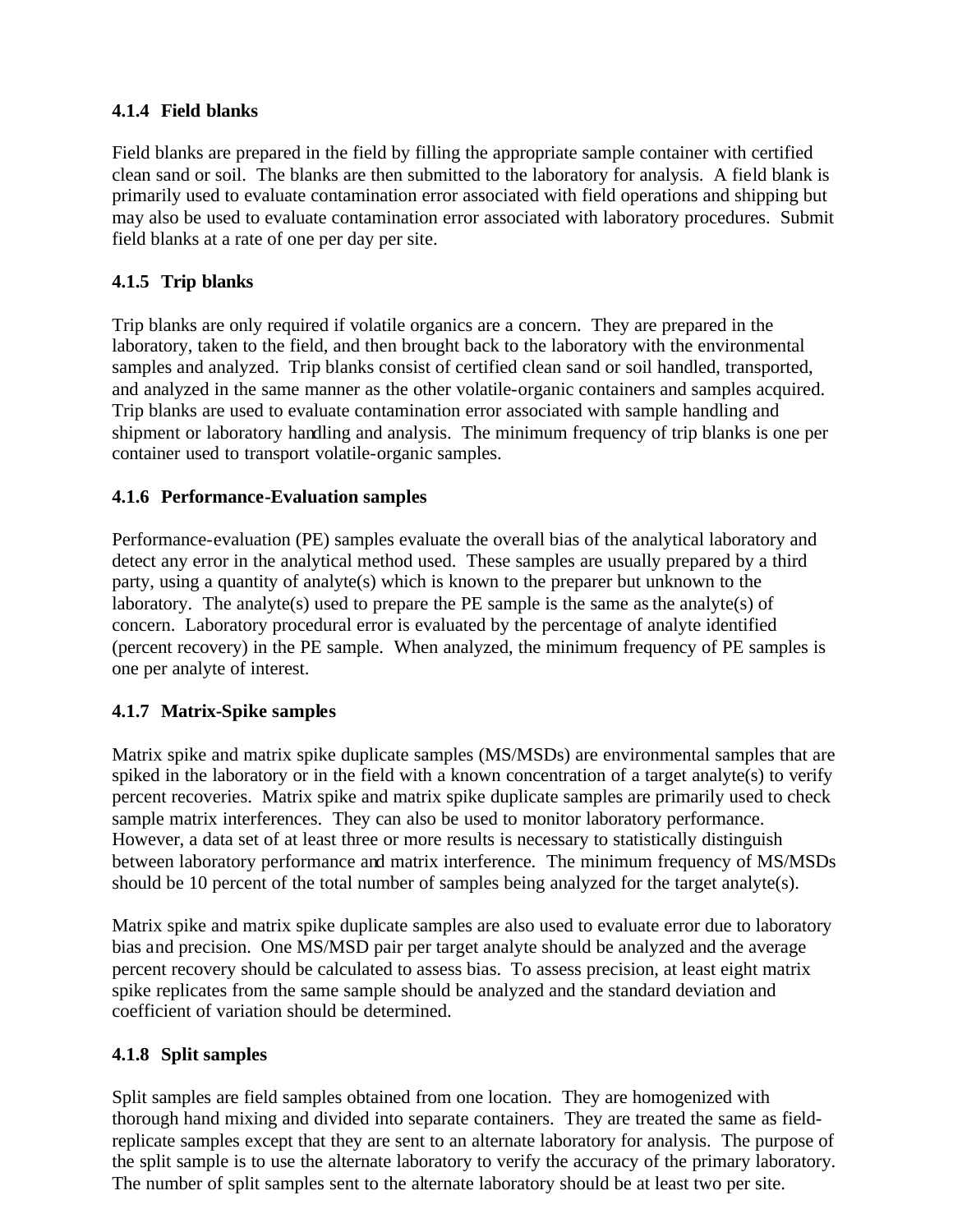## **4.2 Aqueous Quality Assurance/Quality Control Samples**

#### **4.2.1 Field replicates**

Field replicates are field samples obtained from one location. They are divided into separate containers. They are treated as separate samples throughout the remaining sample handling and analytical processes.

These samples are used to assess total error (precision) associated with sample heterogeneity, sample methodology, and analytical procedures. This procedure is useful in determining total (sampling and analytical) error because it evaluates sample collection, sample preparation, and analytical procedures.

Field replicates may be especially important when determining precision for critical samples with contamination concentrations near or above the action level (action level refers to the minimum concentration necessary to require some type of remediation, monitoring, or enforcement).

A minimum of eight (8) replicate samples is required in order for valid statistical analysis to be performed. Field replicates may be collected on a site-specific basis and do not have to be collected at all sites investigated.

#### **4.2.2 Background samples**

Background samples are collected from area(s), either onsite or off-site where there is little or no chance of contamination. Background samples are collected in an attempt to determine the natural composition of the aqueous matrix and are considered "clean" samples. They provide a basis for comparison of contaminant concentration levels with samples collected onsite. At least one background sample should be collected; however, more are warranted when site specific factors such as multiple onsite contaminant source areas, or off-site facilities potentially contributing to contamination exist. Background samples may be collected in order to evaluate potential error associated with sampling design, sampling methodology, and analytical procedures.

Background samples may be used to determine bias and precision if at least eight replicates are spiked with the analyte of interest at a concentration equal to the action level and then analyzed.

#### **4.2.3 Rinsate blanks**

Rinsate blanks are samples obtained by running distilled/deionized water over decontaminated sampling equipment to test for residual contamination. The blank water is collected in sample containers for handling, shipment, and analysis. These samples are treated identical to the samples collected that day. A rinsate blank is used to assess cross contamination brought about by improper decontamination procedures. Where dedicated sampling equipment is not utilized, collect one rinsate blank per type of sampling device per day.

#### **4.2.4 Field blanks**

Field blanks are prepared in the field by filling the appropriate sample container with distilled/deionized water and are then submitted to the laboratory for analysis. A field blank is primarily used to evaluate contamination error associated with field operations and shipping but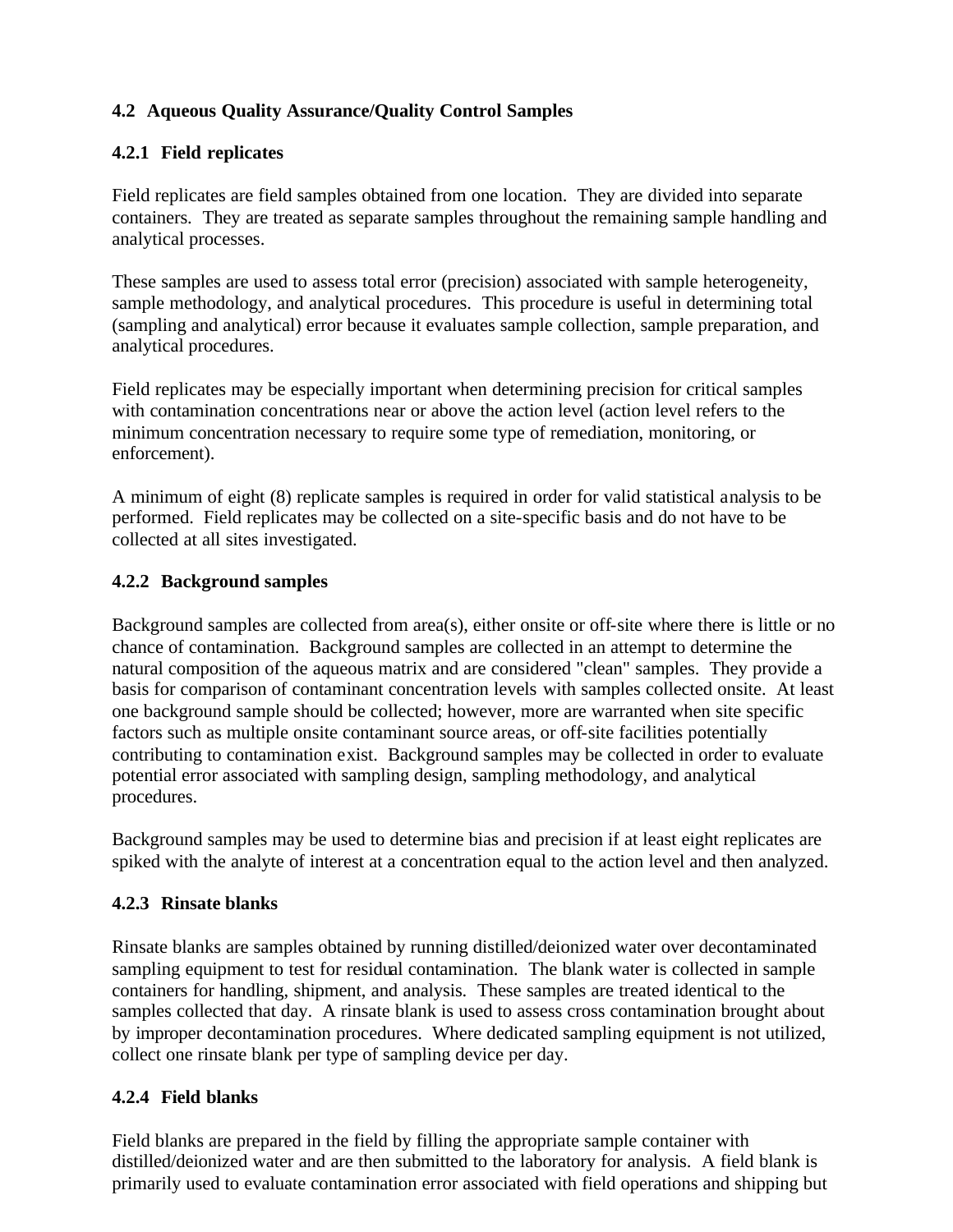may also be used to evaluate contamination error associated with laboratory procedures. Submit field blanks at a rate of one per day per site.

## **4.2.5 Trip blanks**

Trip blanks are only required if volatile organics are a concern. They are prepared in the laboratory, taken to the field, and then brought back to the laboratory with the environmental samples and analyzed. Trip blanks consist of distilled/deionized water handled, transported, and analyzed in the same manner as the other volatile-organic containers and samples acquired. Trip blanks are used to evaluate contamination error associated with sample handling and shipment or laboratory handling and analysis. The minimum frequency of trip blanks is one per container used to transport volatile-organic samples.

#### **4.2.6 Performance-Evaluation samples**

Performance-evaluation (PE) samples evaluate the overall bias of the analytical laboratory and detect any error in the analytical method used. These samples are usually prepared by a third party, using a quantity of analyte(s), which is known to the preparer but unknown to the laboratory. The analyte(s) used to prepare the PE sample is the same as the analyte(s) of concern. Laboratory procedural error is evaluated by the percentage of analyte identified (percent recovery) in the PE sample. When analyzed, the minimum frequency of PE samples is one per analyte of interest.

#### **4.2.7 Matrix-Spike samples**

Matrix-spike and matrix spike duplicate samples (MS/MSDs) are environmental samples that are spiked in the laboratory or in the field with a known concentration of a target analyte(s) to verify percent recoveries. Matrix-spike and matrix spike duplicate samples are primarily used to check sample matrix interferences. They can also be used to monitor laboratory performance. However, a data set of at least three or more results is necessary to statistically distinguish between laboratory performance and matrix interference. The minimum frequency of MS/MSDs should be 10 percent of the total number of samples being analyzed for the target analyte(s).

Matrix-spike and matrix spike duplicate samples are also used to evaluate error due to laboratory bias and precision. One MS/MSD pair per target analyte should be analyzed and the average percent recovery should be calculated to assess bias. To assess precision, at least eight matrix spike replicates from the same sample should be analyzed and the standard deviation and coefficient of variation should be determined.

#### **4.2.8 Split samples**

Split samples are field samples obtained from one location and divided into separate containers. They are treated the same as field-replicate samples except that they are sent to an alternate laboratory for analysis. The purpose of the split sample is to use the alternate laboratory to verify the accuracy of the primary laboratory. The number of split samples sent to the alternate laboratory should be at least two per site.

#### **5.0 DATA VALIDATION**